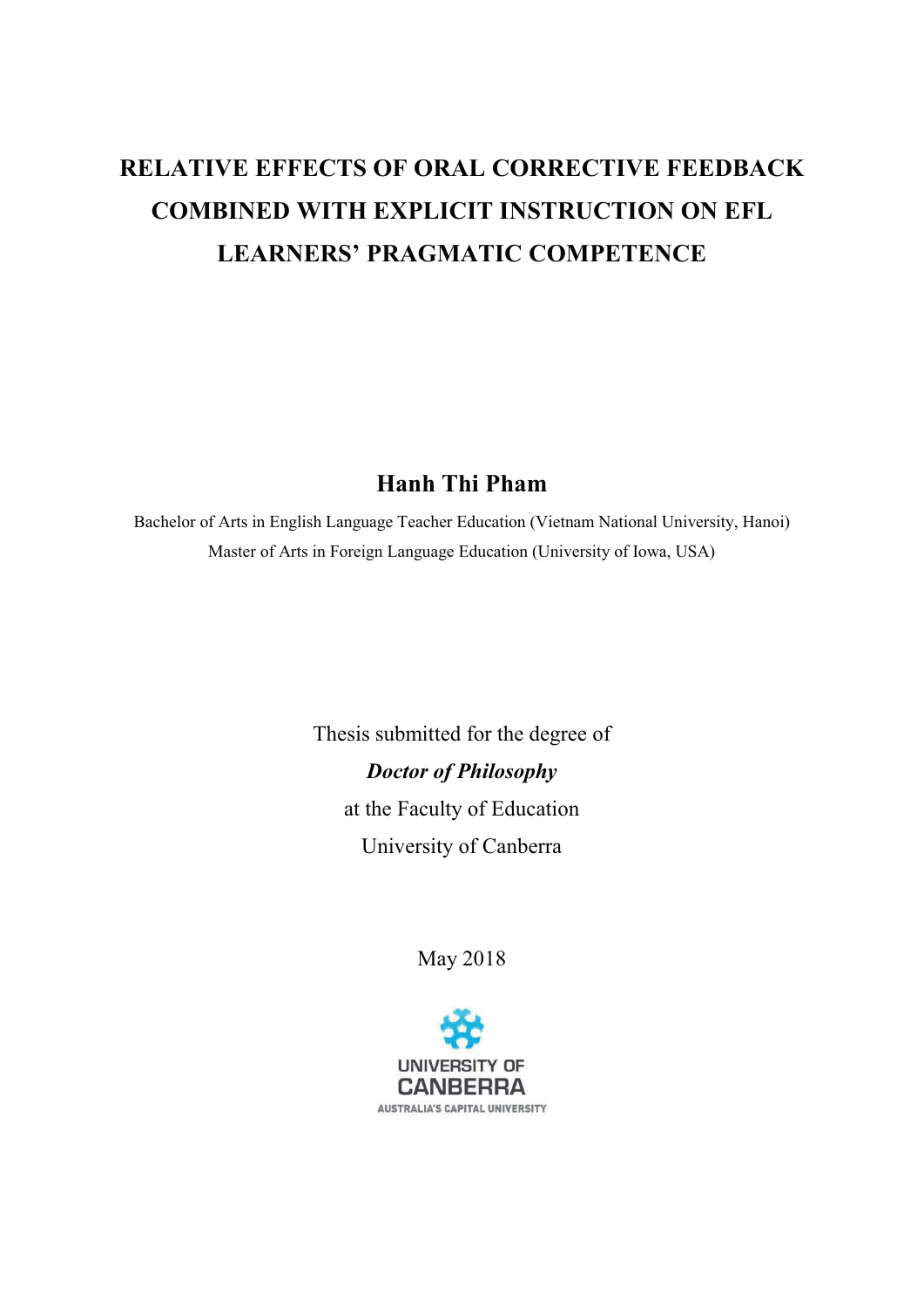## **ABSTRACT**

## RELATIVE EFFECTS OF ORAL CORRECTIVE FEEDBACK COMBINED WITH **EXPLICIT INSTRUCTION ON EFL LEARNERS' PRAGMATIC COMPETENCE**

#### Hanh Thi Pham

While the positive impact of oral corrective feedback (OCF) in language acquisition has been confirmed, limited research has been conducted on the effectiveness of OCF on learners' pragmatic development (Lyster, Saito, & Sato, 2013). It has also been suggested that many factors such as instructional context and choice of linguistic targets impact CF effectiveness (Ellis, 2008). More research is needed to identify the interaction of CF and instruction type on learners' pragmatic acquisition.

To address the gap, this study investigated the effects of four OCF types, namely recast, clarification request, explicit correction, and metalinguistic clue, on the acquisition of English requests by low intermediate Vietnamese EFL learners  $(n = 122)$  in the university foreign language (EFL) classroom who were given explicit instruction. A mixed methods design using an embedded quasi-experimental model was employed to address these aims with more weight assigned to the quantitative than the qualitative aspect. The study involved one control group who received six hours of explicit instruction on English requests and four experimental groups who received six hours of explicit instruction on English requests combined with one of the four types of OCF. Quantitative data were collected using three instruments: role plays (RP), discourse completion tasks (DCT) and judgement tasks (JT). The RP and DCT were used to assess the overall rating of appropriateness of the participants' requests and the number of requesting strategies they used. The JT were employed to elicit the participants' perceptions and awareness about features of English requests. Qualitative data were collected from diaries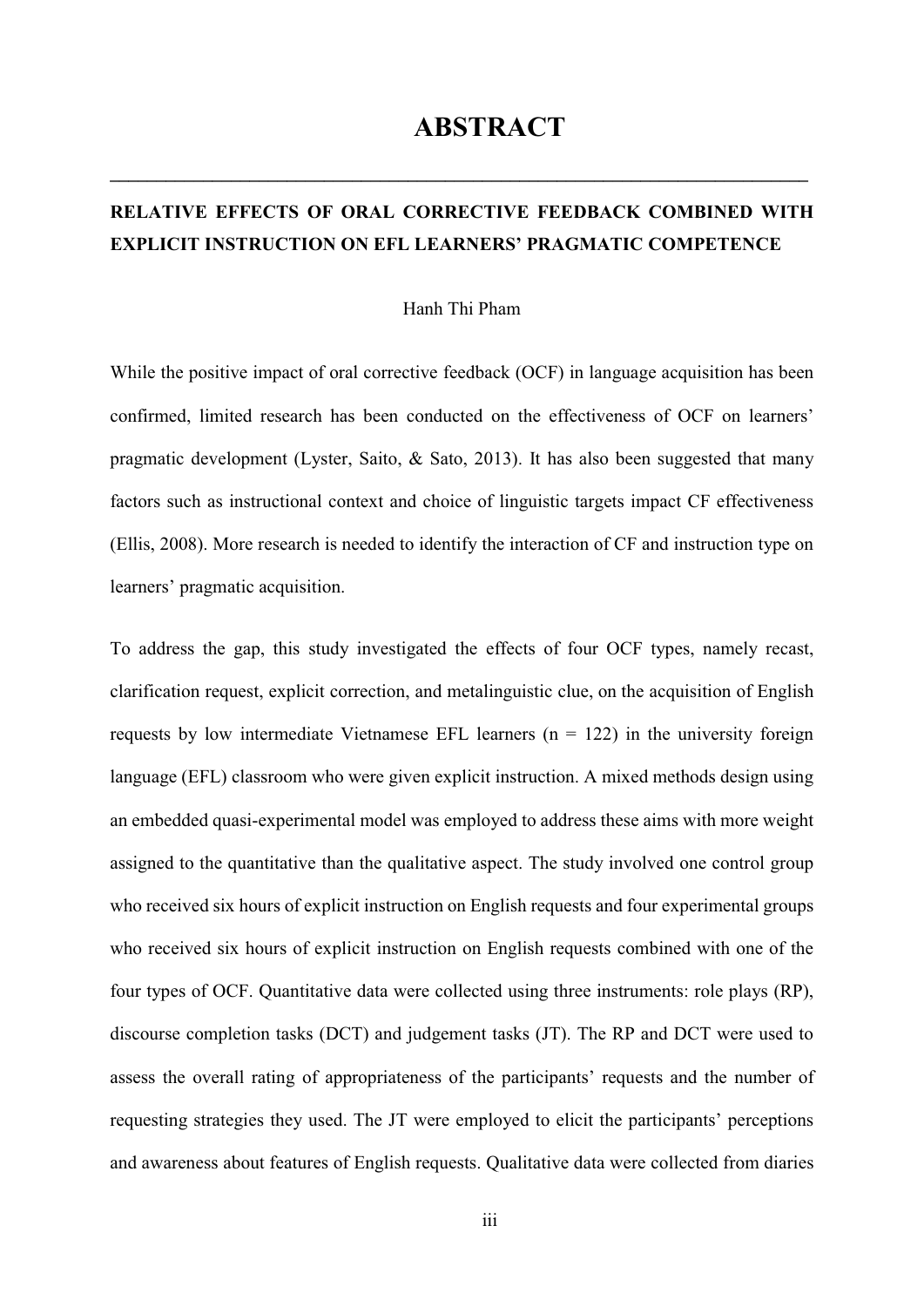of student participants during instruction time, and were used to complement and validate the quantitative data. Scoring was conducted by one native and one non-native speaker, and the analysis used ANOVA and ANCOVA tests.

The statistical results demonstrate the superior effectiveness of explicit instruction alone, there being significant improvement in both the control and treated groups. The results show that the effectiveness of OCF types is highly dependent on the types of outcome measure. Regarding the strategy use, recasts work best of the four types in both the RP and DCT. In terms of overall rating appropriateness of requests, metalinguistic clues and clarification requests appeared to be most effective in both the RP and DCT. While there was no significant difference in the effectiveness of CF with regard to the measure of pragmatic awareness among the groups, the groups that received feedback in the form of metalinguistic clues and explicit correction were most sensitive to their treatments and most likely to make improvements. The thematic analysis from the participants' diaries showed that, generally, feedback was essential and required in the context of explicit instruction and students' high motivation helped promote the acquisition of L2 pragmatic learning. The results of this research also highlighted that explicit instruction has substantial effects in the development of learners' pragmatic competence. The study outlines implications to the field of SLA and pedagogical applications to the teaching of L2 pragmatics.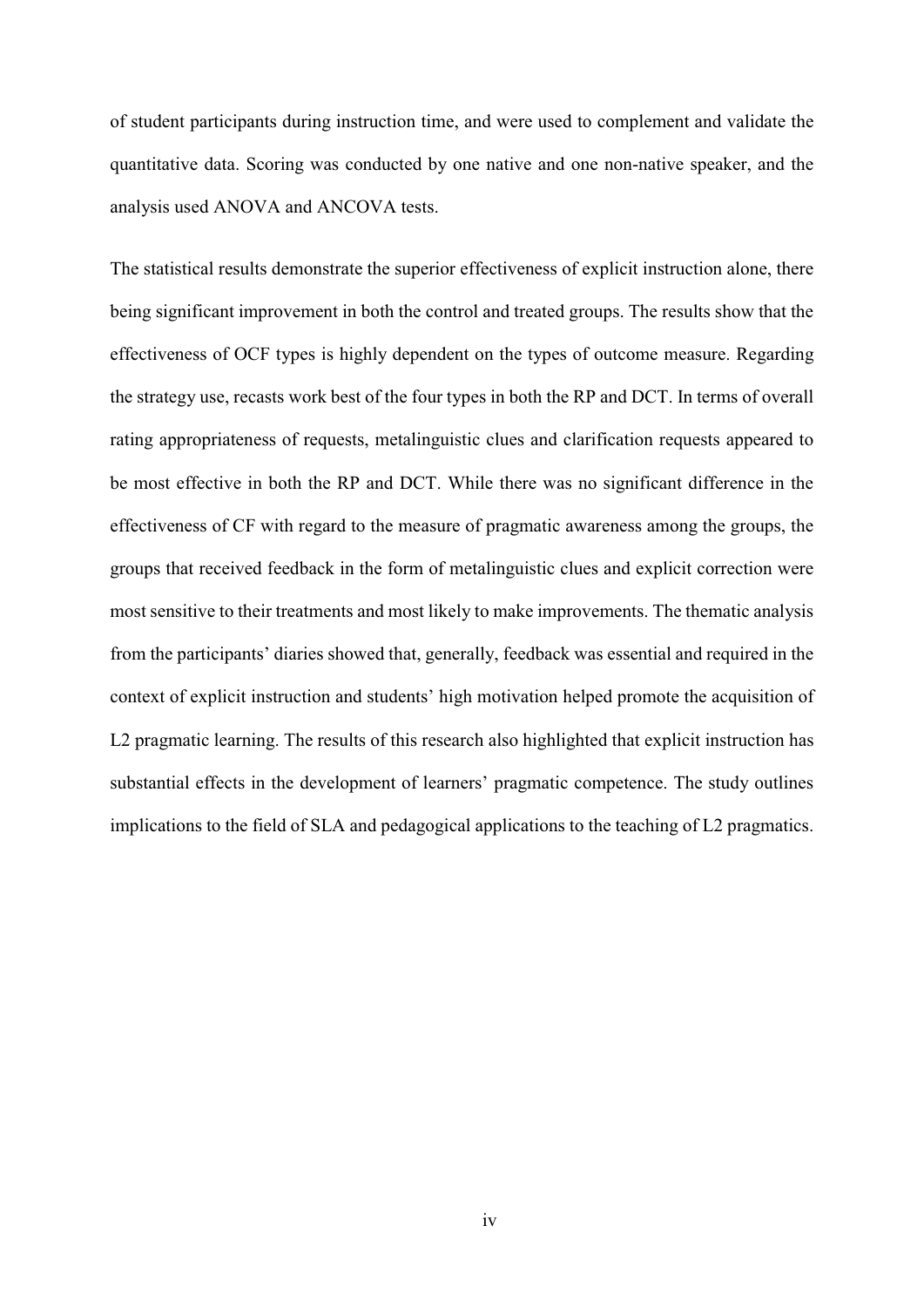## **ACKNOWLEDGEMENTS**

This research would not have been possible without support from a number of people. First, I owe my deepest gratitude to Dr Eleni Petraki, my primary supervisor, for agreeing to take me as a PhD student. My persistence to work with her was totally worth it, and I knew early that this was the right choice. Her being a considerate and practical supervisor, providing critical comments and expert guidance during her supervision and throughout the different stages of my PhD project greatly contributed to my research, and also set an example of successful supervision practices that I aim to adopt after my PhD completion. I would like to thank her for all the email exchanges, phone calls, skype sessions, in-person meetings and discussions, and late-night and early-morning last minute thoughts. I am also grateful to Dr Jeremy Jones, my secondary supervisor, whose support, help and advice were crucial. It was an honour for me to have had on my panel Dr Alice Richardson, who provided critical advice on the statistical aspects of the project, and Dr Nguyen Thi Thuy Minh, who offered expert advice with clear and precise comments on my research. I would never have come so far without their enthusiastic and generous support. I would like to thank the audience who attended my presentation at AAAL Orlando 2016. Their critical but inspiring comments have contributed to my thesis and helped me keep the flame alive as a researcher. My thanks also go to Ms. Beth Barber, who provided professional editing and encouragement during the last difficult but critical days of my research.

I am thankful to Australia for the Australian Awards Scholarships, which made this thesis possible and have changed the trajectory of my life. Their team has done a great job in making my learning experience in Canberra very meaningful and joyful. My appreciation also goes to the University of Canberra for such a wonderful team of library staff who tried to

vii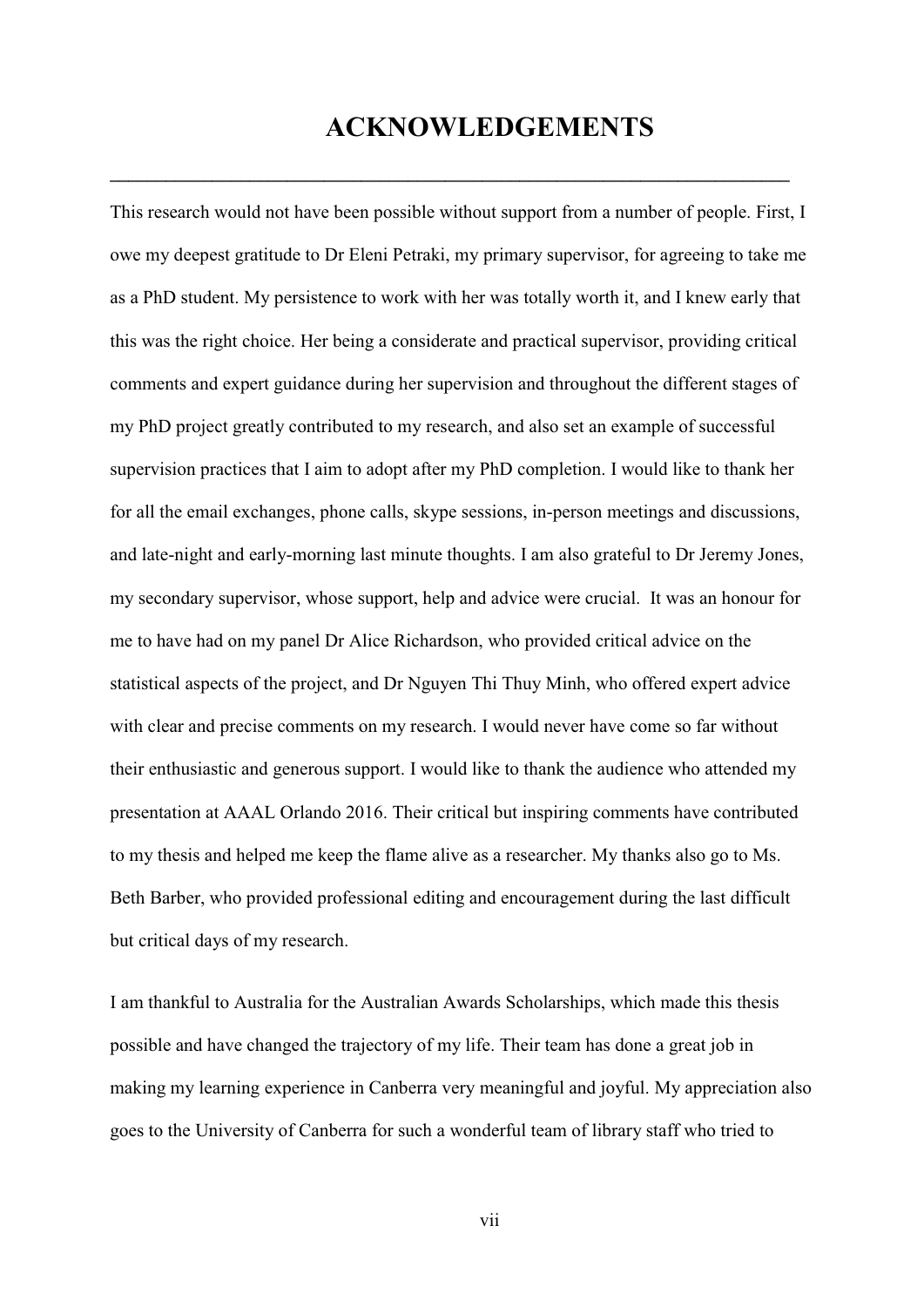provide their best service, and the Research Development staff who implemented wonderful practices such as Shut-up and Write sessions and Writing Weekends with free food.

I also would like to thank the students and teachers from Vietnam who cooperated with me during the hard time of the pilot and data collection, as well as the native participants from Australia, America and New Zealand. Some very special thanks go to my colleagues and friends, and to those who I have met and I have not had a chance to meet face to face; I thank you for your questions, comments and coffees despite the scarcity of time.

I owe a great deal to my sisters, brother-in-law, my parents-in-law for their support, and especially my parents for their sublime self-sacrificing and unconditional love for me. Without their being there in Vietnam helping me to take care of the children, I would not have been able to keep staying here in Australia and continuing my study. Rarely do I express my gratitude and emotion by saying it, but rather, showing it. Now, I would like to say that I am thankful for having you as parents and that I love you.

Finally, to my husband, Can, and my two children, Han and Chau. It has been a long haul for you, Can, and there is so much to thank you for: for being such a smart insightful listener who has helped unravel so many problems, for your not-so-gentle critiques that always forced me to up to my game, for those full-of-love-and-assurance chit-chats over the phone, for taking care of the children and yourself without complaint when I had to stay in this far away land, completing my study. Thank you for your acceptance of my adventure and encouraging me to tame "the tiger" - my PhD when I was about to give up. And thank you my lovely son and daughter for your love, your patience and your hard work. I'm all yours - you are the ones I travel with now. And how wonderful the journey will be.

viii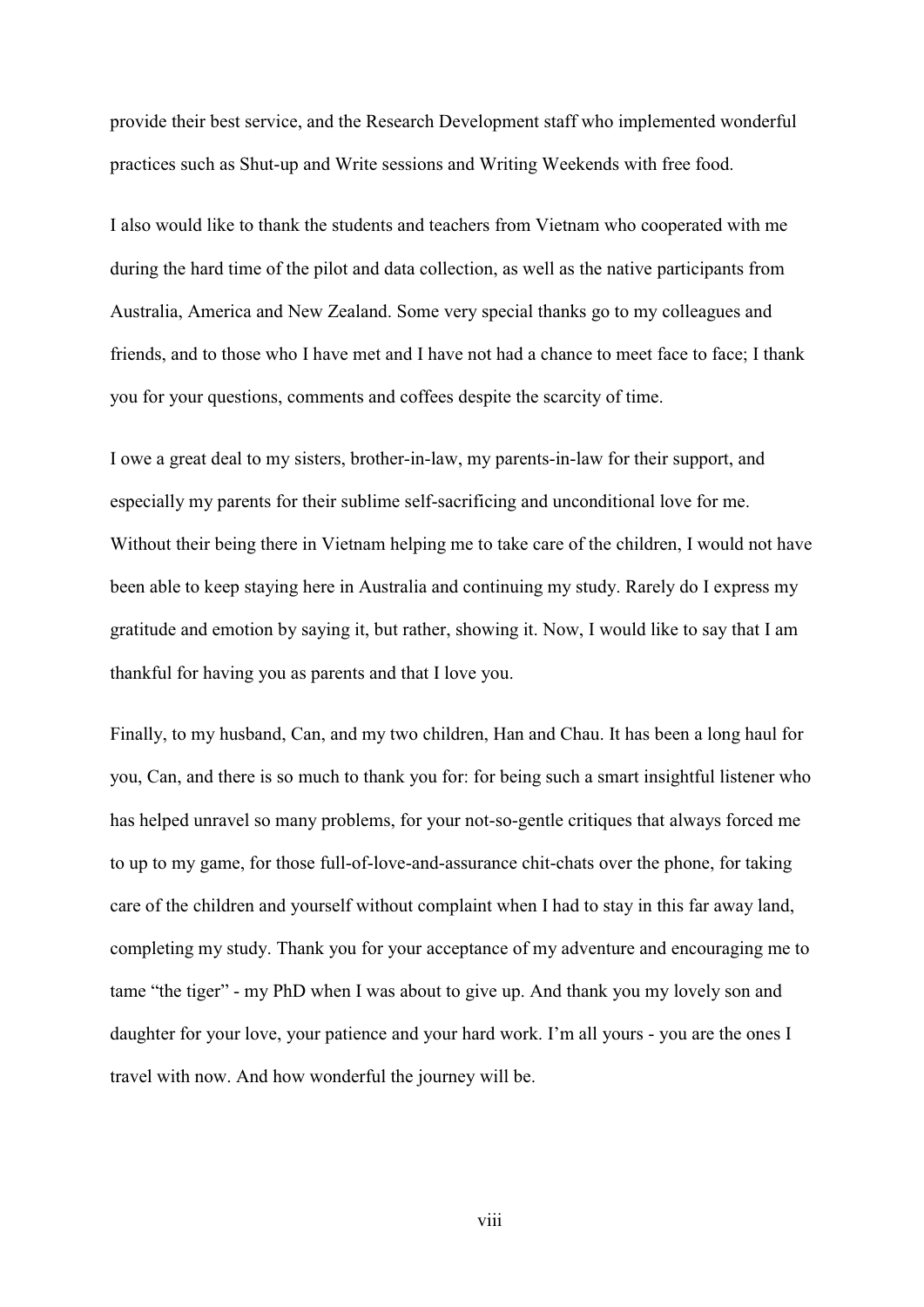# **TABLE OF CONTENTS**

## Page

|     | iii              |
|-----|------------------|
|     | V                |
|     | vii              |
|     | ix               |
|     | XV               |
|     | xix              |
|     | xxi              |
|     |                  |
|     | <b>CHAPTER 1</b> |
| 1.1 |                  |
| 1.2 |                  |
|     |                  |
|     |                  |
| 1.3 |                  |
| 1.4 |                  |
| 1.5 |                  |
| 1.6 |                  |
| 1.7 |                  |
|     | <b>CHAPTER 2</b> |
| 2.1 |                  |
| 2.2 |                  |
|     |                  |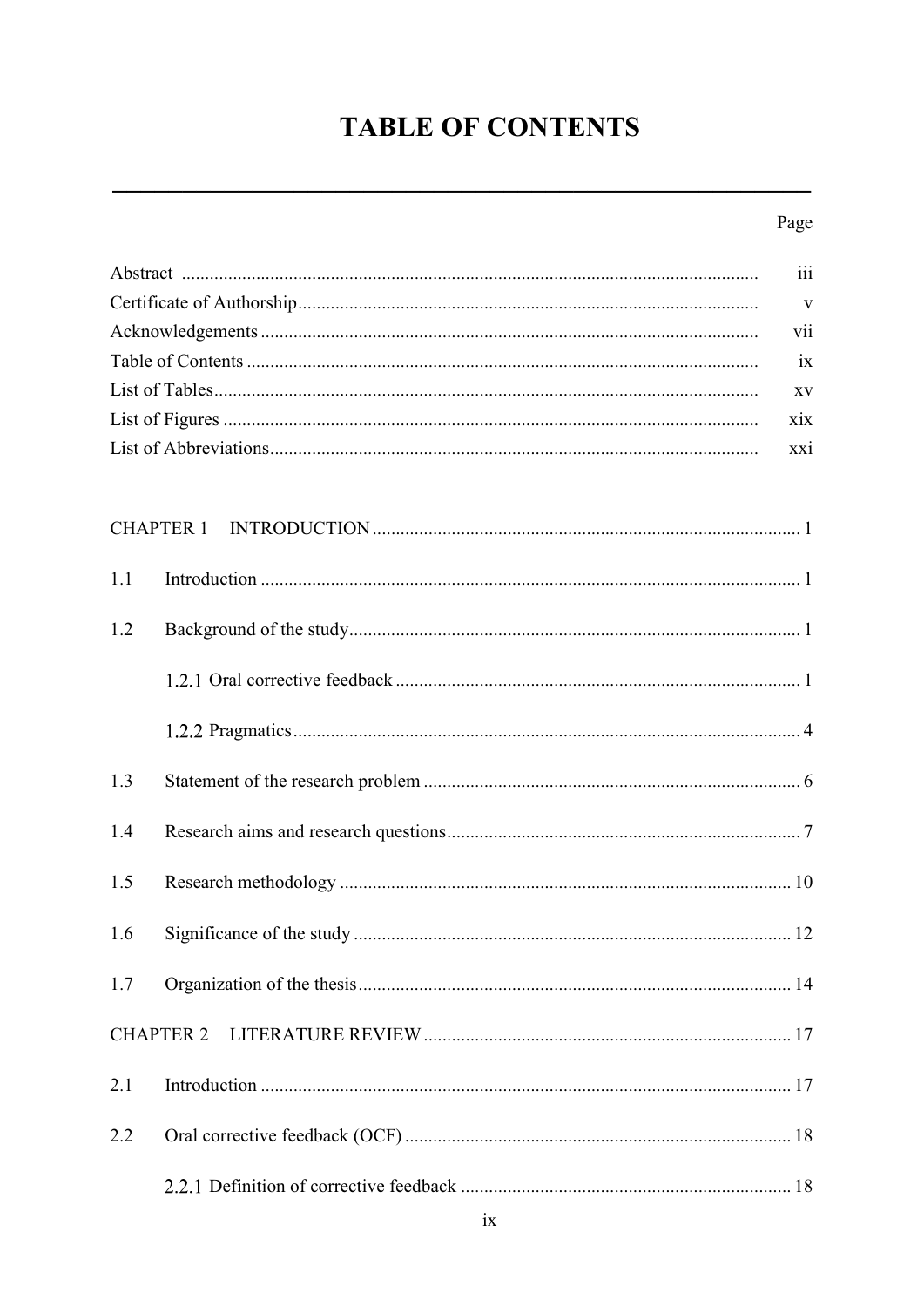| 2.3 |                  |  |
|-----|------------------|--|
|     |                  |  |
|     |                  |  |
|     |                  |  |
| 2.4 |                  |  |
|     |                  |  |
|     |                  |  |
|     |                  |  |
| 2.5 |                  |  |
|     | <b>CHAPTER 3</b> |  |
| 3.1 |                  |  |
| 3.2 |                  |  |
|     |                  |  |
|     |                  |  |
|     |                  |  |
| 3.3 |                  |  |
|     |                  |  |
|     |                  |  |
| 3.4 |                  |  |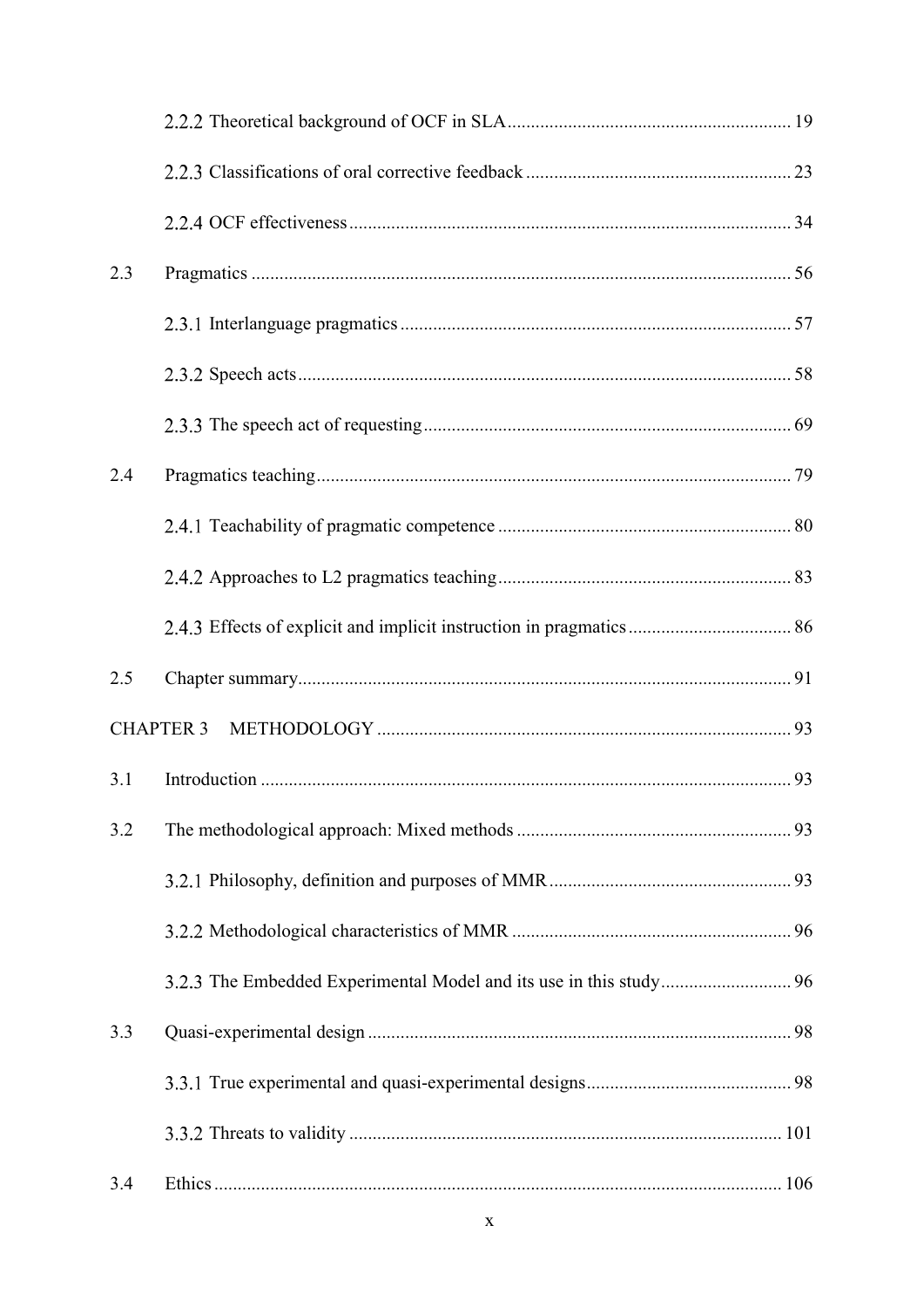| 3.5 |  |
|-----|--|
| 3.6 |  |
|     |  |
|     |  |
|     |  |
|     |  |
|     |  |
|     |  |
|     |  |
|     |  |
| 3.7 |  |
|     |  |
|     |  |
|     |  |
|     |  |
| 3.8 |  |
|     |  |
|     |  |
| 3.9 |  |
|     |  |
|     |  |
|     |  |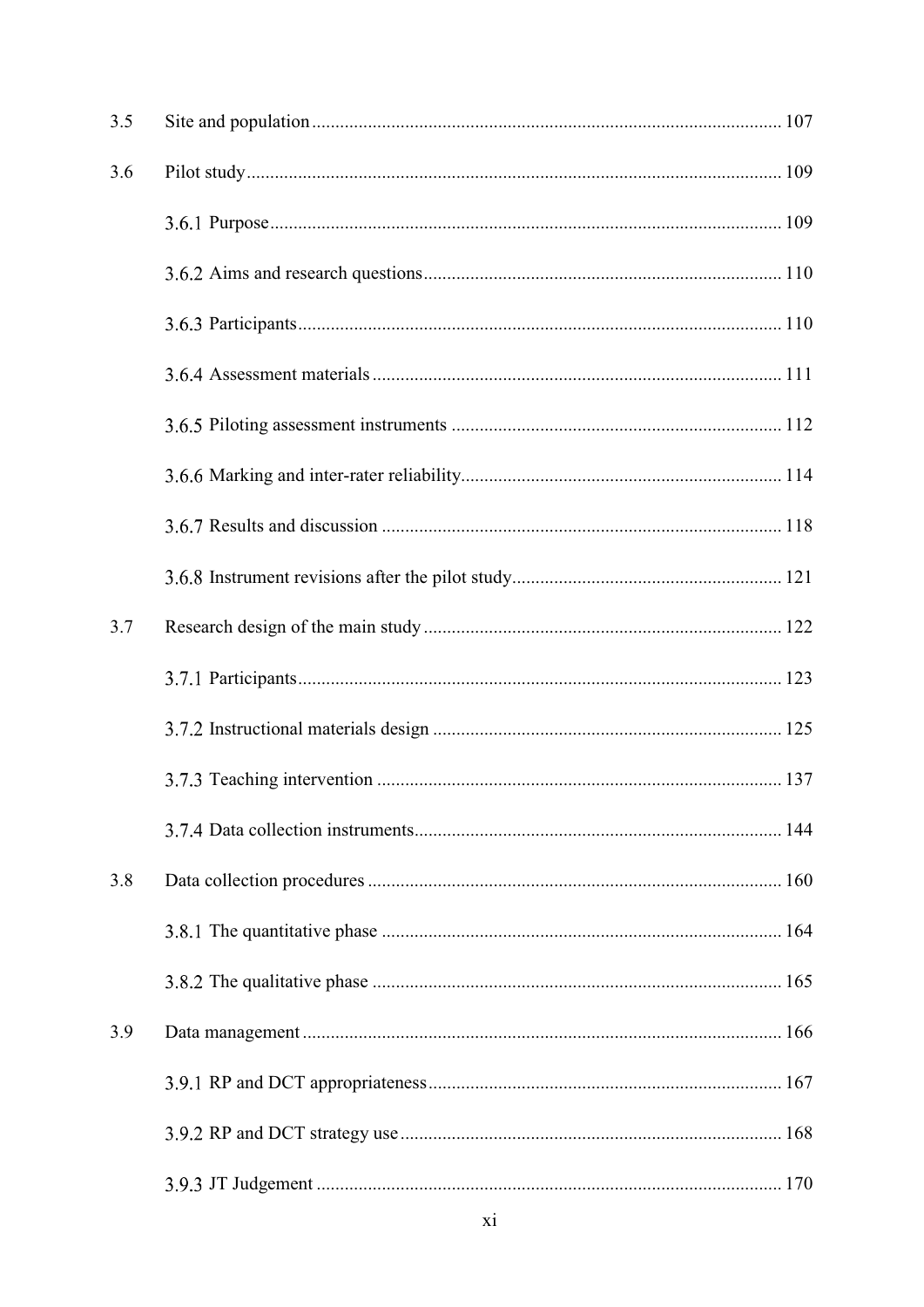| 3.10 |                                                                          |  |
|------|--------------------------------------------------------------------------|--|
| 3.11 |                                                                          |  |
|      |                                                                          |  |
| 4.1  |                                                                          |  |
| 4.2  |                                                                          |  |
|      |                                                                          |  |
|      |                                                                          |  |
| 4.3  |                                                                          |  |
|      |                                                                          |  |
|      |                                                                          |  |
| 4.4  |                                                                          |  |
|      |                                                                          |  |
|      |                                                                          |  |
| 4.5  |                                                                          |  |
|      |                                                                          |  |
|      |                                                                          |  |
|      |                                                                          |  |
|      |                                                                          |  |
|      |                                                                          |  |
|      | 4.5.6 Reflection on the objective factors that affect their learning 243 |  |
|      |                                                                          |  |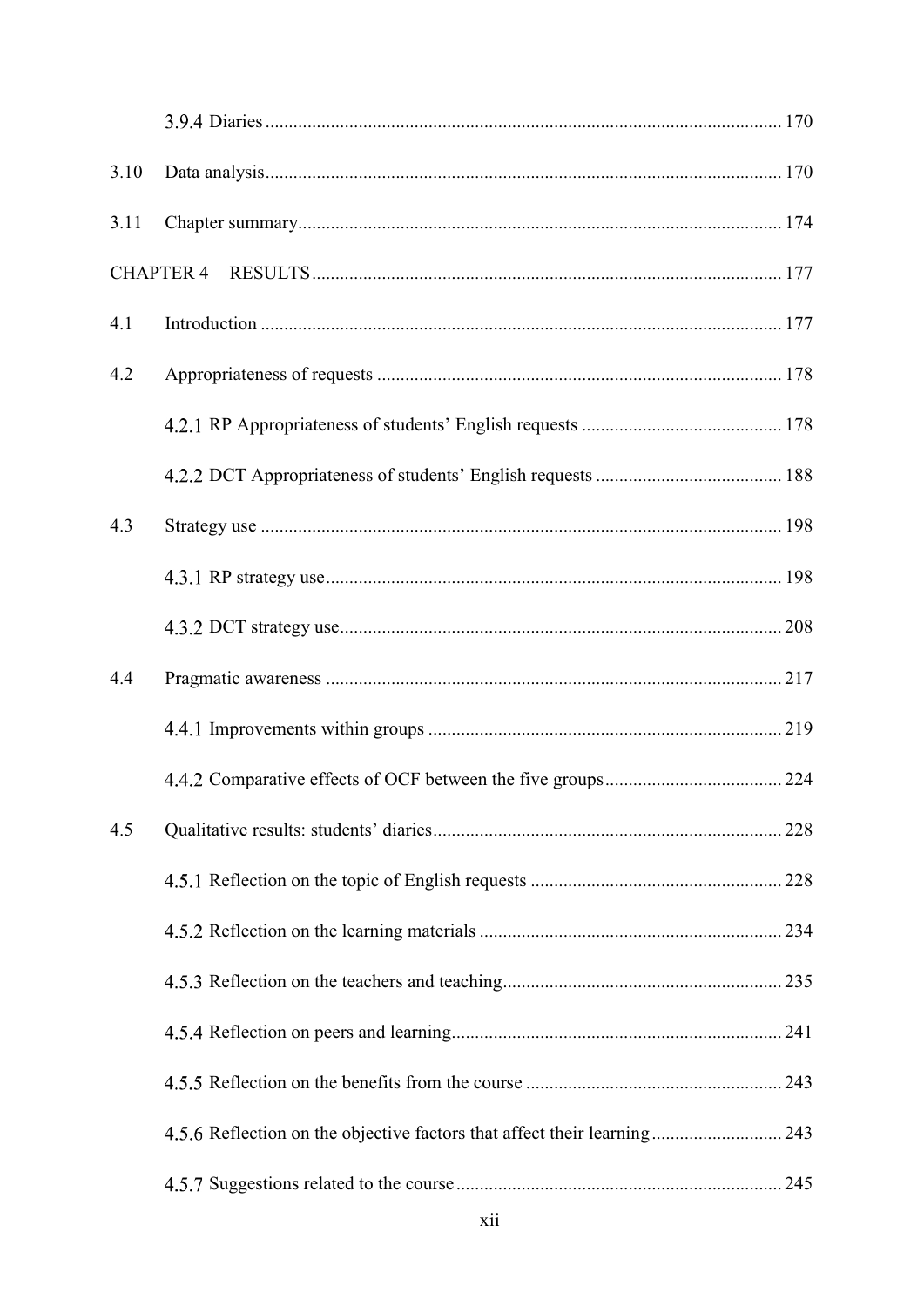| 4.6 |                                                                                     |  |
|-----|-------------------------------------------------------------------------------------|--|
|     | <b>CHAPTER 5</b>                                                                    |  |
| 5.1 |                                                                                     |  |
| 5.2 |                                                                                     |  |
|     |                                                                                     |  |
|     |                                                                                     |  |
| 5.3 |                                                                                     |  |
|     |                                                                                     |  |
|     |                                                                                     |  |
| 5.4 | Comparison of appropriateness versus strategy use in oral and written production267 |  |
| 5.5 |                                                                                     |  |
| 5.6 |                                                                                     |  |
|     | <b>CHAPTER 6</b>                                                                    |  |
| 6.1 |                                                                                     |  |
| 6.2 |                                                                                     |  |
| 6.3 |                                                                                     |  |
| 6.4 |                                                                                     |  |
|     |                                                                                     |  |
|     |                                                                                     |  |
| 6.5 |                                                                                     |  |
|     |                                                                                     |  |

|--|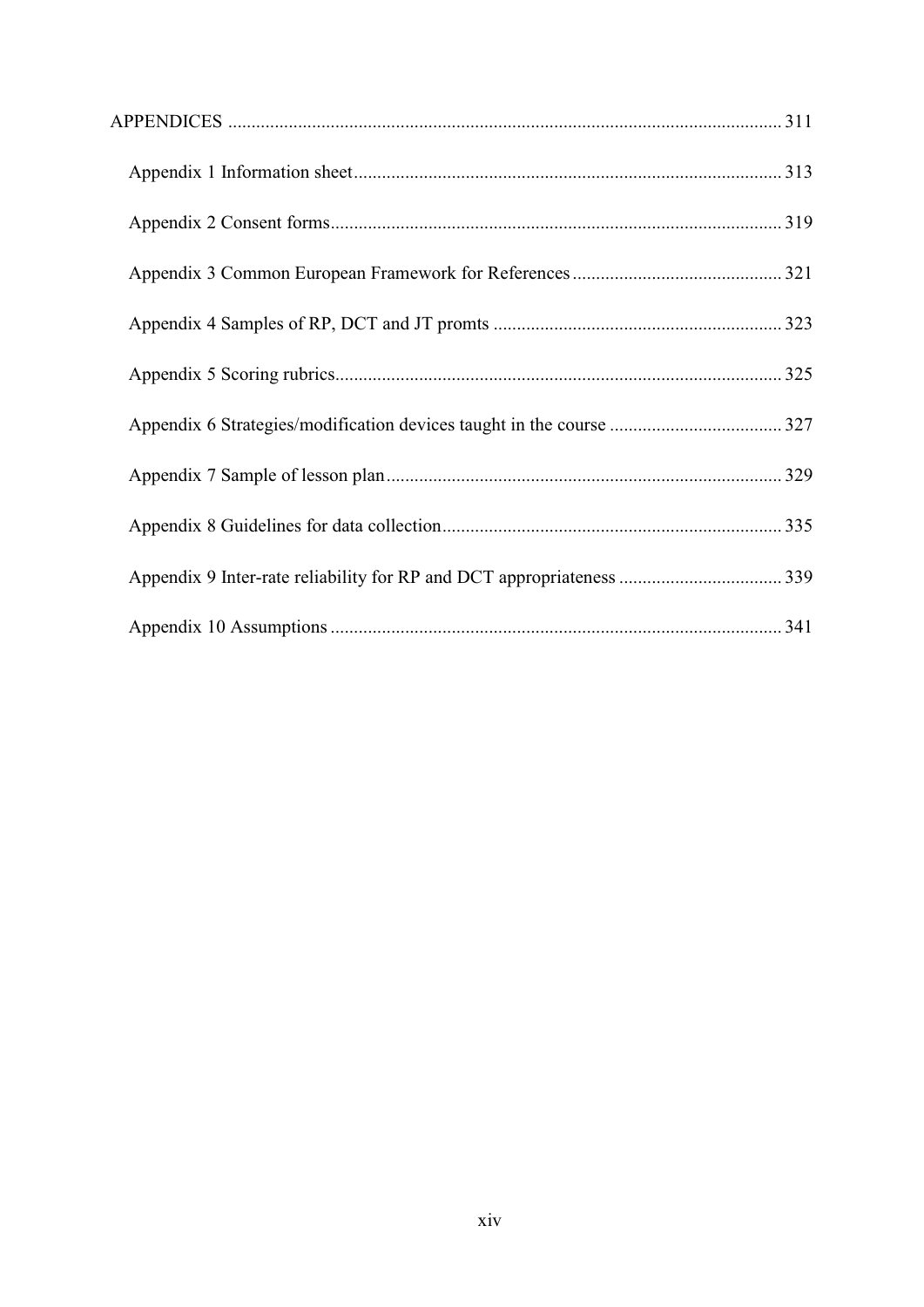## **LIST OF TABLES**

| Table 2.8 Implicit versus Explicit Form-focused Instruction (House and Pierrard, 2005)  84 |  |
|--------------------------------------------------------------------------------------------|--|
|                                                                                            |  |
|                                                                                            |  |
|                                                                                            |  |
|                                                                                            |  |
|                                                                                            |  |
|                                                                                            |  |
|                                                                                            |  |
|                                                                                            |  |
|                                                                                            |  |
|                                                                                            |  |
|                                                                                            |  |
|                                                                                            |  |
|                                                                                            |  |
|                                                                                            |  |
|                                                                                            |  |
|                                                                                            |  |
|                                                                                            |  |
|                                                                                            |  |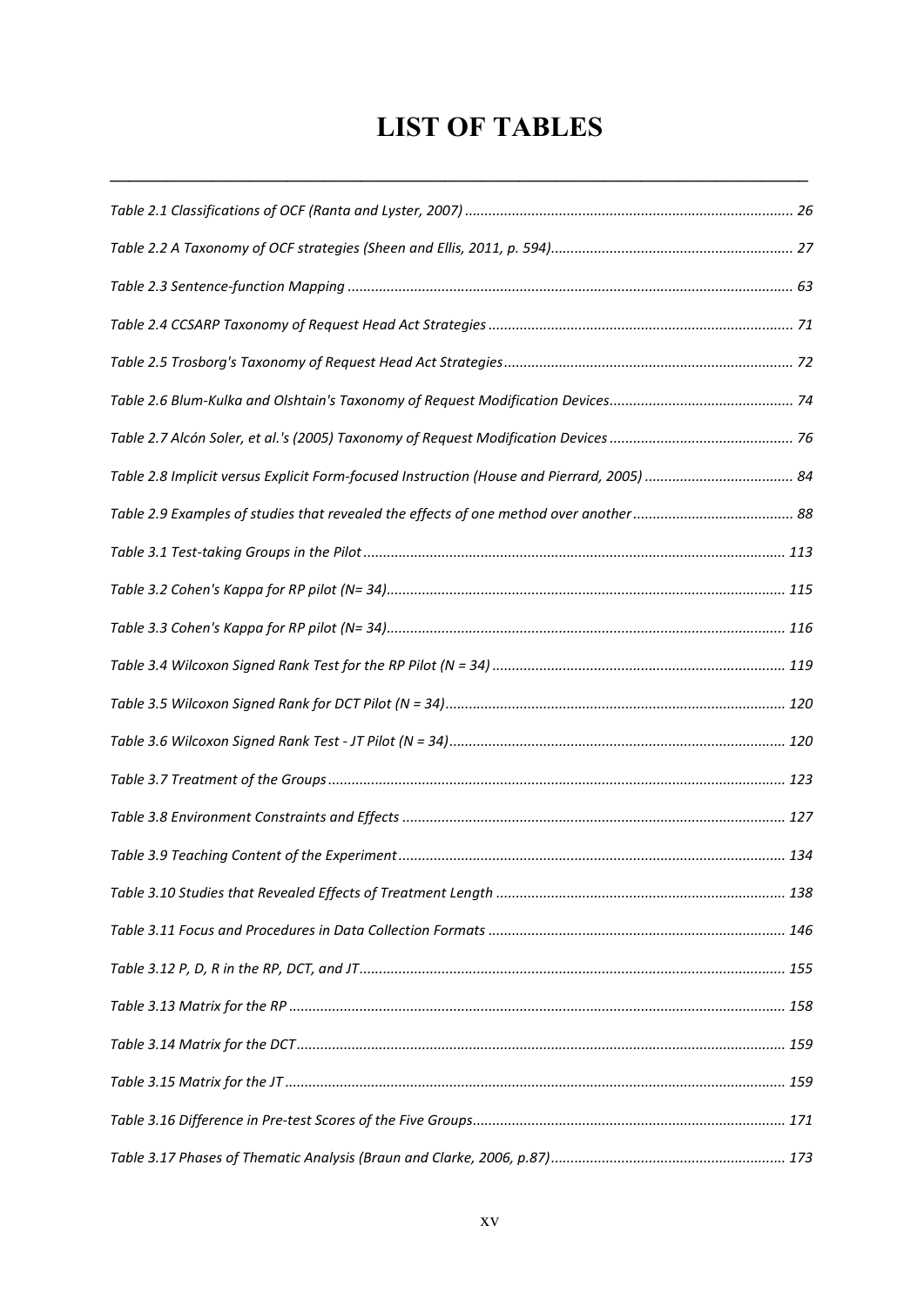| Table 4.1 Mean Scores Gained by the Five Groups in RP Pre-test and Immediate Post-test  178                  |     |
|--------------------------------------------------------------------------------------------------------------|-----|
| Table 4.2 Mean Scores Gained by the Five Groups in RP Pre-test and Delayed Post-test 179                     |     |
|                                                                                                              |     |
|                                                                                                              |     |
|                                                                                                              |     |
|                                                                                                              |     |
|                                                                                                              |     |
|                                                                                                              |     |
|                                                                                                              |     |
|                                                                                                              |     |
|                                                                                                              |     |
|                                                                                                              |     |
|                                                                                                              |     |
|                                                                                                              |     |
|                                                                                                              |     |
|                                                                                                              |     |
| Table 4.17 Mean Scores Gained by the Five Groups in DCT Appropriateness Pre-test and Immediate Post-test 189 |     |
| Table 4.18 Mean Scores Gained by the Five Groups in DCT Appropriateness Pre-test and Delayed Post-test  189  |     |
|                                                                                                              | 191 |
|                                                                                                              |     |
|                                                                                                              |     |
|                                                                                                              |     |
|                                                                                                              |     |
|                                                                                                              |     |
|                                                                                                              |     |
|                                                                                                              |     |
|                                                                                                              |     |
|                                                                                                              |     |
|                                                                                                              |     |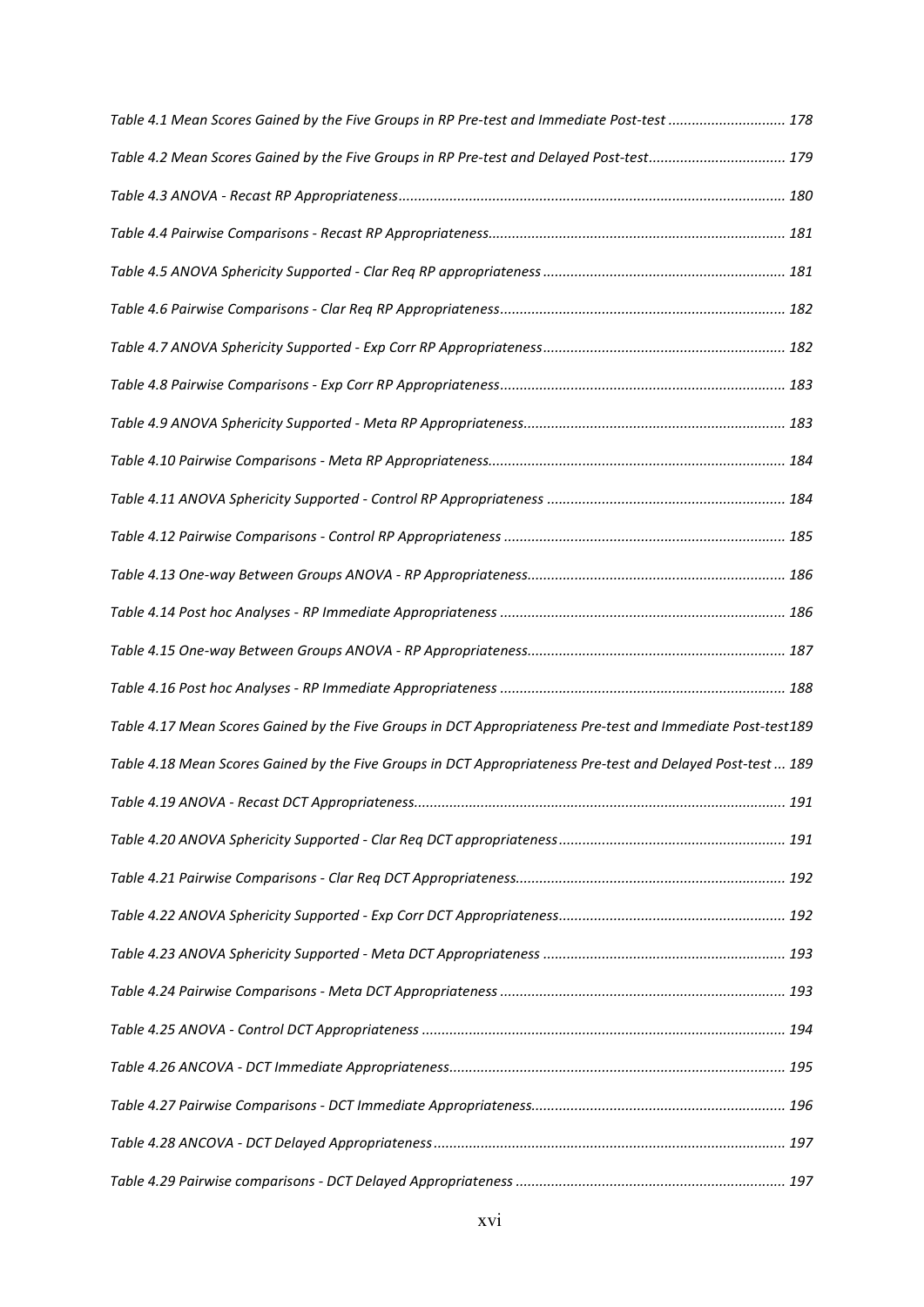| Table 4.30 Mean Scores Gained by the Five Groups in RP Strategy Pre-test and Immediate Post-test 198 |  |
|------------------------------------------------------------------------------------------------------|--|
| Table 4.31 Mean Scores Gained by the Five Groups in RP Strategy Pre-test and Delayed Post-test  198  |  |
|                                                                                                      |  |
|                                                                                                      |  |
|                                                                                                      |  |
|                                                                                                      |  |
|                                                                                                      |  |
|                                                                                                      |  |
|                                                                                                      |  |
|                                                                                                      |  |
|                                                                                                      |  |
|                                                                                                      |  |
|                                                                                                      |  |
|                                                                                                      |  |
|                                                                                                      |  |
|                                                                                                      |  |
| Table 4.46 Mean Scores Gained by the Five Groups in DCT Pre-test and Immediate Post-test  208        |  |
| Table 4.47 Mean Scores Gained by the Five Groups in DCT Strategy Pre-test and Delayed Post-test 208  |  |
|                                                                                                      |  |
|                                                                                                      |  |
|                                                                                                      |  |
|                                                                                                      |  |
|                                                                                                      |  |
|                                                                                                      |  |
|                                                                                                      |  |
|                                                                                                      |  |
|                                                                                                      |  |
|                                                                                                      |  |
|                                                                                                      |  |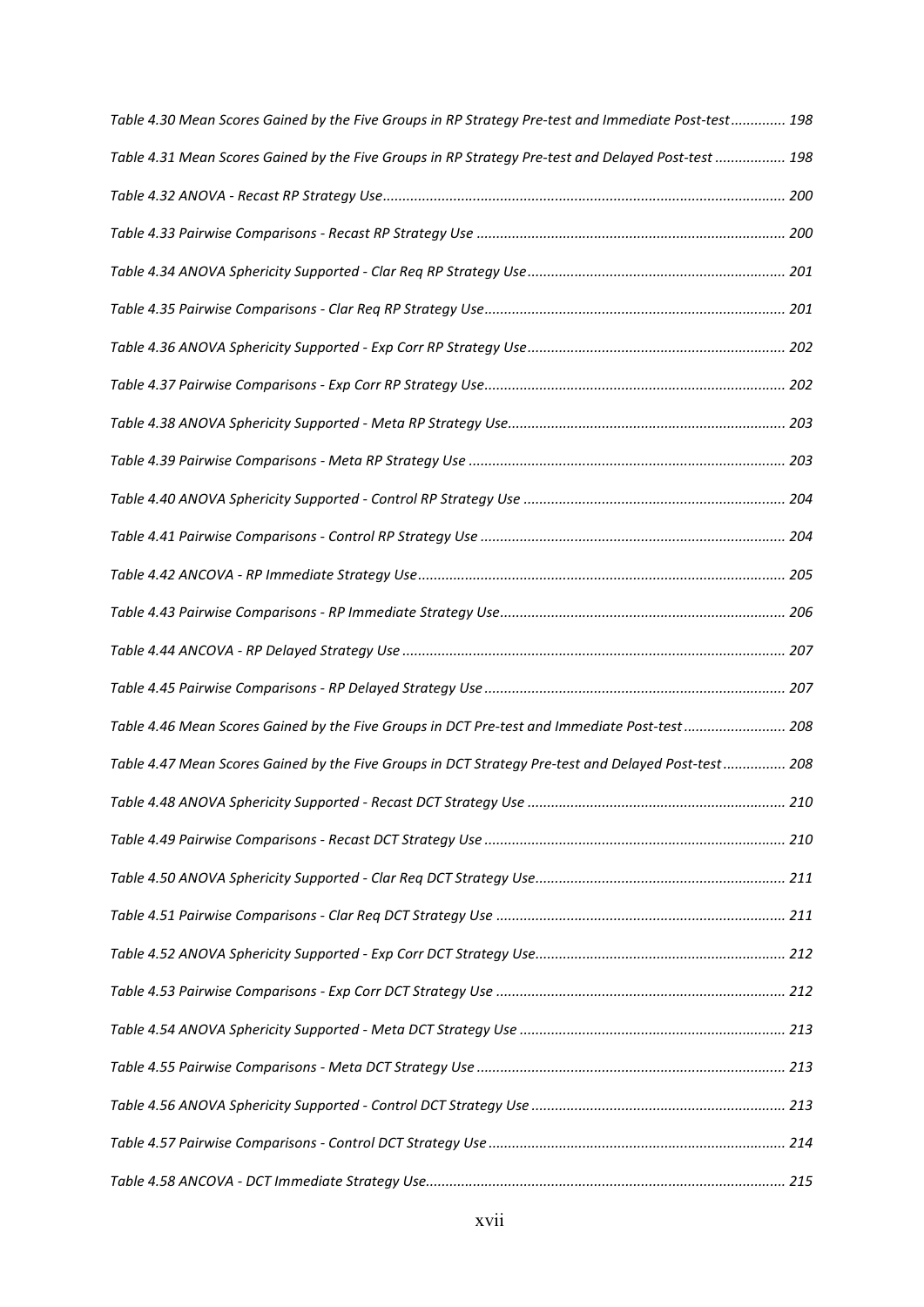| Table 4.62 Mean Scores Gained by the Five Groups in JT Pre-test and Immediate Post-test  218 |  |
|----------------------------------------------------------------------------------------------|--|
| Table 4.63 Mean Scores Gained by the Five Groups in JT Pre-test and Delayed Post-test 218    |  |
|                                                                                              |  |
|                                                                                              |  |
|                                                                                              |  |
|                                                                                              |  |
|                                                                                              |  |
|                                                                                              |  |
|                                                                                              |  |
|                                                                                              |  |
|                                                                                              |  |
|                                                                                              |  |
|                                                                                              |  |
|                                                                                              |  |
|                                                                                              |  |
|                                                                                              |  |
|                                                                                              |  |
|                                                                                              |  |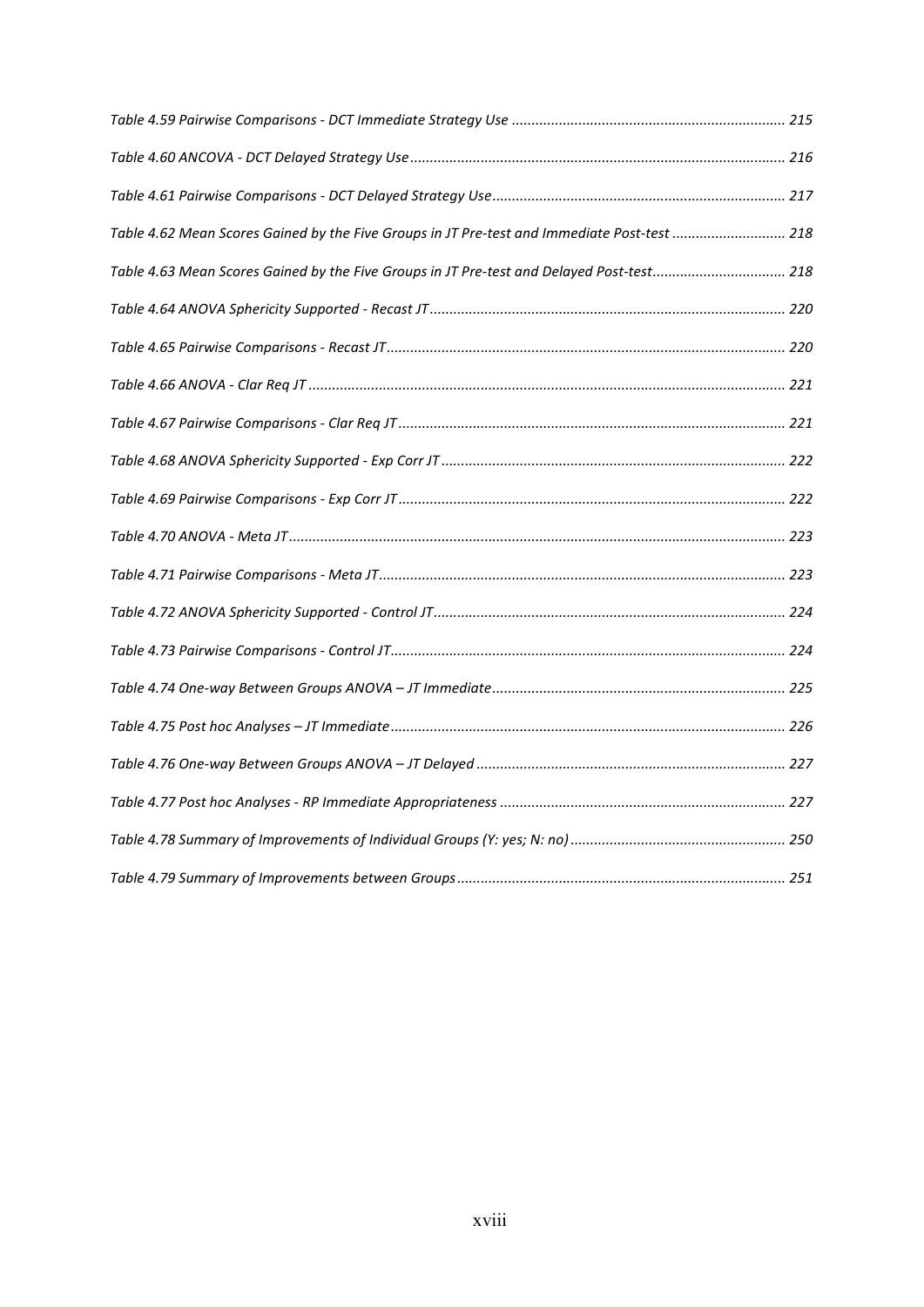## **LIST OF FIGURES**

| Figure 3.4 Data Collection Methods Related to Modality of Language Use and Degree of Control 146 |  |
|--------------------------------------------------------------------------------------------------|--|
|                                                                                                  |  |
|                                                                                                  |  |
|                                                                                                  |  |
|                                                                                                  |  |
|                                                                                                  |  |
|                                                                                                  |  |
|                                                                                                  |  |
|                                                                                                  |  |